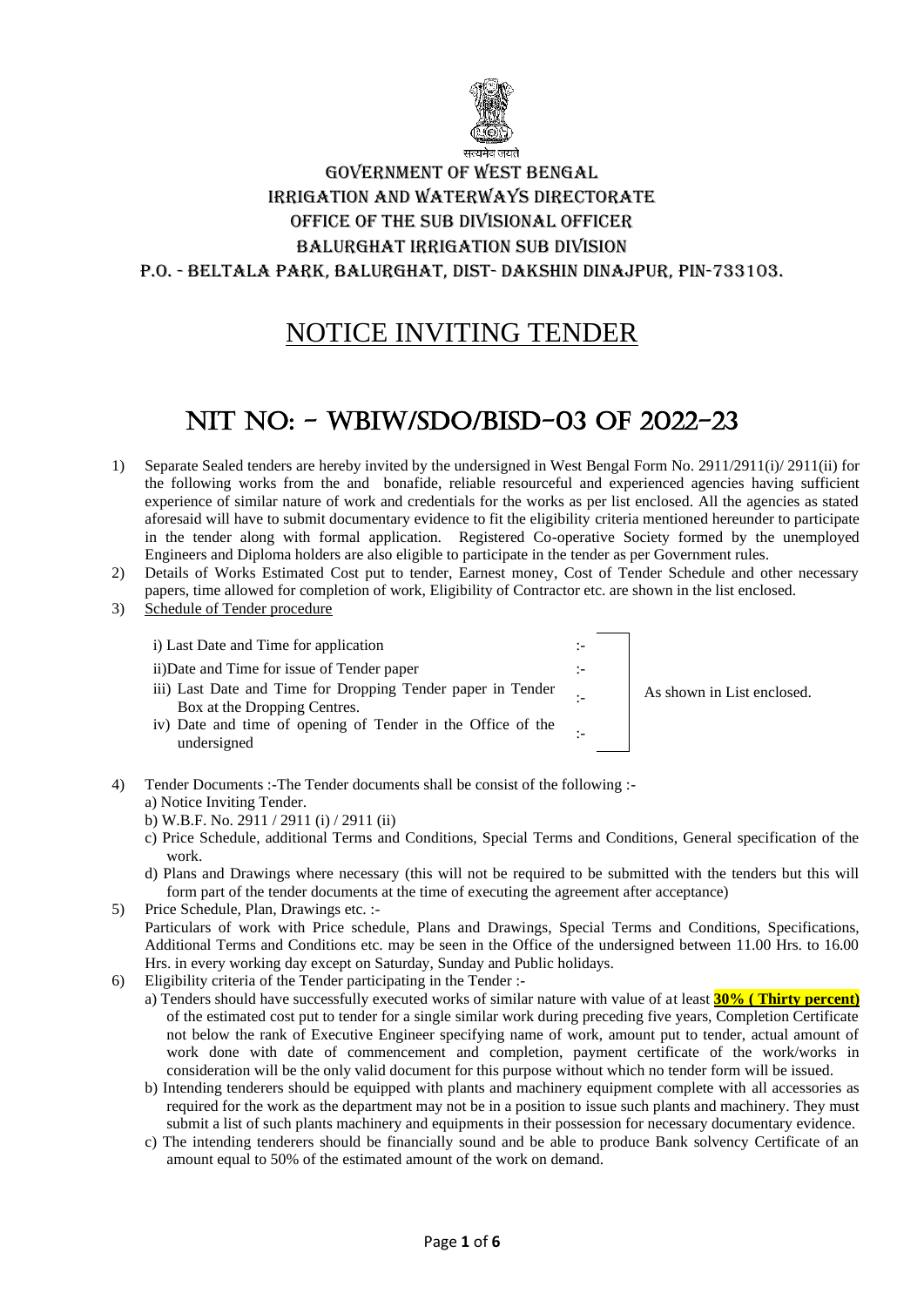7) Application for Purchase of Tender Forms :-

The application of the intending tenderers praying for purchase of tender to be addressed to the undersigned, duly enclosed with the copies of the following documents with original verification by the officials in support to prove the eligibility, will be received in the office of the undersigned on any working days except on Saturday, Sunday and Public holidays between 11.00 Hrs. to 16.00 Hrs. on or before the last date and time for application as scheduled in para (3) above and mentioned in the list attached.

a) Copies of:-

- i) **PAN Card, GST registration certificate, P.Tax Challan, Trade Licence** and registration certificate under "The building & other construction workers welfare act".
- ii) Payment Certificate or completion certificate from the appropriate authority mentioning name of work, value of Individual works, Due date of completion, Actual date of completion, Final value of the work executed, Name and Address of the employer.
- iii) N.O.C. From the Competent authority regarding renewal and valid registration of Co-operative Society & Current Audit report.
- iv) In case of Companies or Firm copy of registered Ownership/Partnership deed to be submitted along with the application.
- v) Submitted application along with enclosures will not be returned, Original papers in support of the copies submitted must have to produce at the time of application.
- vi) Application who does not satisfy all the above conditions may not be allowed to participate in the Tender.
- 8) Order for issue of Tender Forms :-

The undersigned is the only authority to accord necessary permission for issuance of tender forms after verfying the supporting documents to prove himself/themeself eligible. But, any body not satisfied with the decision of the undersigned refusing to issue tender paper would be free to appeal to the Executive Engineer, South Dinajpur Irrigation Division, Balurghat such refusal whose decision is final and binding to all.

9) Purchas of Tender Forms :-

Tender documents etc. will however be issued from the office of the undersigned. The intending tenderers are requested to present themselves personally or send their authorised representative to the office of the undersigned to receive the tender forms. Tender forms will not be issued after due date and also not be send by post, if any case.

10) Dropping of Tenders :-

Tender that should always be submitted in sealed cover with the name of work and N.I.T. No. (Sl. No. if any) clearly written on the body of the W.B.F. No. stated above as well as on the envelop will be dropped in the office of the undersigned within the schedule date and time as stated in para (3) above attached list.

11) Opening of Tenders :-

Tenders will be opened by the undersigned or by the authorised representative on the Schedule date and time as stated in para (3) above/attached list in presence of the participating tenderers or his/their authorised representatives who may be present at the time of opening and will put initial in the opening register. If it is felt necessary to hold negotiation after opening of tender, participating Contractor are requested to present and participate in the negotiation, In this connection no separate notice will be issued. Should the tenderers or their authorised representative fail to attend the negotiation, it will be carried on in their absence and no objection would be entertained in this respect.

12) Acceptance of Tender :-

The acceptance of the tender will rest with the Sub Divisional Officer, Balurghat Irrigation Sub Division who does not bind himself to accept the lowest tender and reserves the right to reject in part or the whole tenders received and to distribute work between Two or more than One tenders without assigning any reason thereof.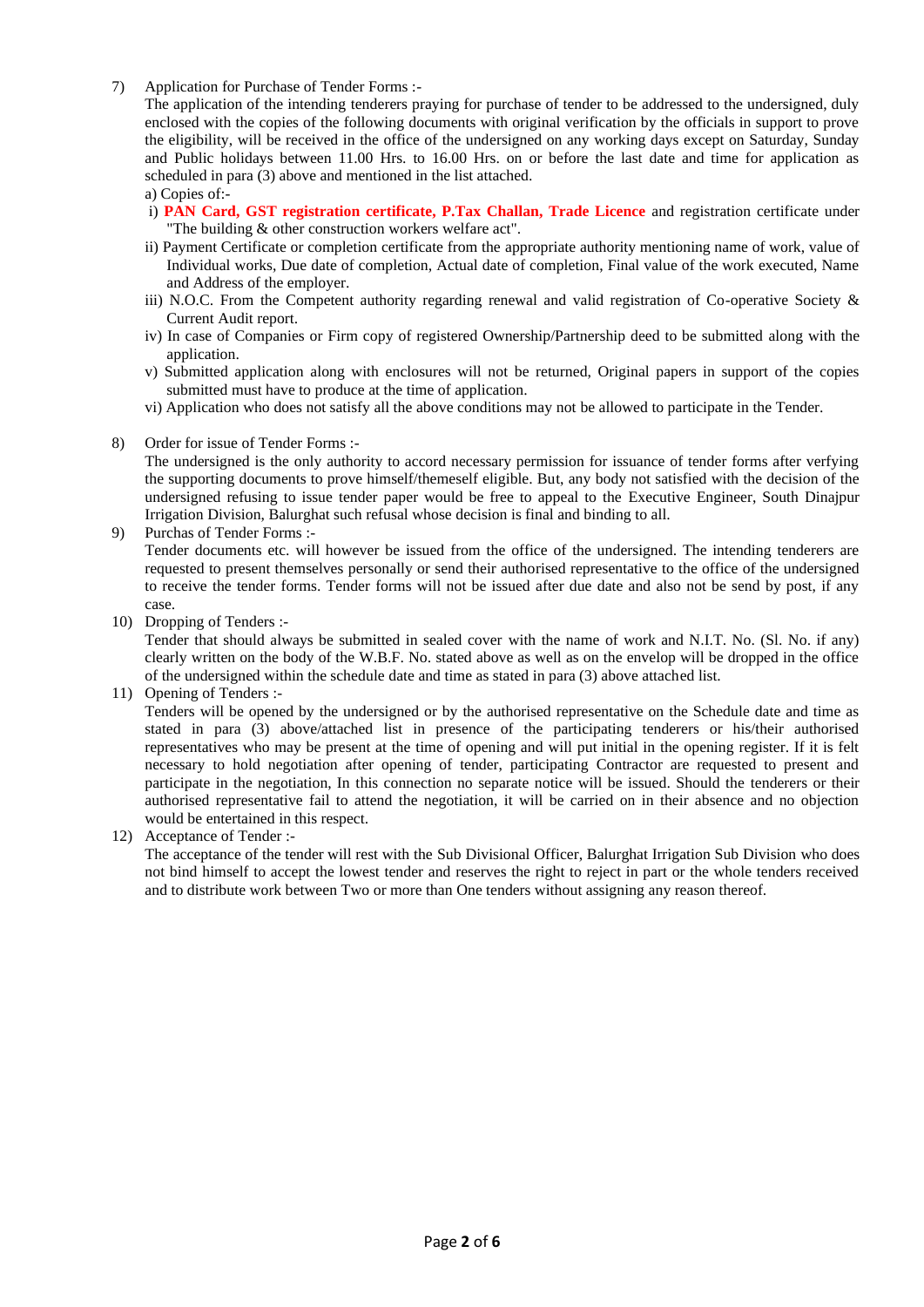# TERMS AND CONDITIONS

- 1. Successful tenderers will have to execute duplicate and plain paper copy of the tender within 7 (Seven) days from the date of receipt of intimation about the acceptance of his tender falling which the earnest money may forth with stand forfeited and the letter of acceptance of the tender may be considered as cancelled.
- 2. Earnest money @ 2% conforming to the estimated amount put to tender (as shown in the enclosed list) should be deposited by the tenderers eithers in the Reserve Bank of India, Kolkata or at any Treasury or Sub Treasury within the District of Dakshin Dinajpur under the Head " Revenue Deposit " infavour of Executive Engineer, South Dinajpur Irrigation Division, and the receipt or challan thereof must be enclosed with the tender. Demand Draft, Deposit of call Receipt (D.C.R.) issued from any Nationalised Bank in favour of the E.E./ SDID will also be accepted as earnest money, no adjustment to any challan previously deposited for any other work or securities lying for other works will be accepted as earnest money, Tenders without earnest money enclosed therewith will be treated as "INFORMAL". No cash money will be accepted as earnest money.
- 3. All materials and workmanship shall be in conformity with the printed specification laid down in the contract. The Engineer-in Charge of the work or his authorised representatives reserve the right to test, examine and measure the materials, Workmanship direct at the place of manufacture/fabrication or at the site of work or any such place.
- 4. In case of any contradictions between the clause provided in the original N.I.T. and those in eligibility criteria mentioned above the second will supersede the first.
- 5. The Contractor whose tender is accepted will be required to furnish Security deposit for the due fulfilment of his contract amounting to 10% (Ten percent) of the total value of work actually done . The Earnest money and the balance shall be realised by deduction from each progressive bill so that total deduction together with the earnest money already taken constitutes 10% (Ten percent) of the total value of the work actually done.
- 6. Tenderers should quote their rates both in figures and words in terms of overall percentage, "below" or "above" or "At per" with the price schedule both in the 3rd. page of W.B.F. No. 2911/ (i), (ii) & Schedule. It would also be noted by the Contractors that no subsequent letter other than the Contract in standard form qualify in the terms and conditions of the contract will be entertained and such letter will not only invalidate the tender but will also call for disciplinary action against the contractor.
- 7. Income Tax, GST, Royalty and Cess and all other incidental charges as applicable will have to be borne by the Contractor as per the rule in vogue. If Royalty and Cess clearance Certificate from the appropriate authority for utilisation of Minor minerals is not produced with the bill, payment may held up.
- 8. 1% (One percent) of Gross bill value will be deducted as CESS as per "Building & other constructional workers' welfare cess rule 1998".
- 9. Before tendering, the intending tenderers should thoroughly be acquainted with themselves with the proposed work and site by local inspection and taken into consideration the difficulties likely to be involved in the execution of the work in all respects including difficulties in procurement of labour, materials, transport, communication. climatic condition, nature of soil, scarcity of water, availability of local labour, rate prevailing in the locality, availability of land for borrowing earth etc. All these factors should be taken into consideration before quoting rates as no claim whatsoever will be entertained, in any of these accounts afterwards.
- 10. In the event of the tender being submitted by a firm, each member(s) thereof must sign it separately or in the event of the absence of any partner it must be signed on his behalf by a person holding 'Power of Attorney' authorising him to do so. Each power of attorney is to be produced with the tender and same in the case of a firm carried on by one member of a joint family, it must disclose that the firm is duly registered under the Indian Partnership Act.
- 11. Canvassing in connection with the tenders is strictly prohibited and the tenders submitted by a tenderer who would resort to canvassing will be liable to rejection.
- 12. Incomplete and illegible tender will be invalidated. All corrections in the tender should be dated initialled by the Contractors before submission of tender and each page of the tender should also be signed.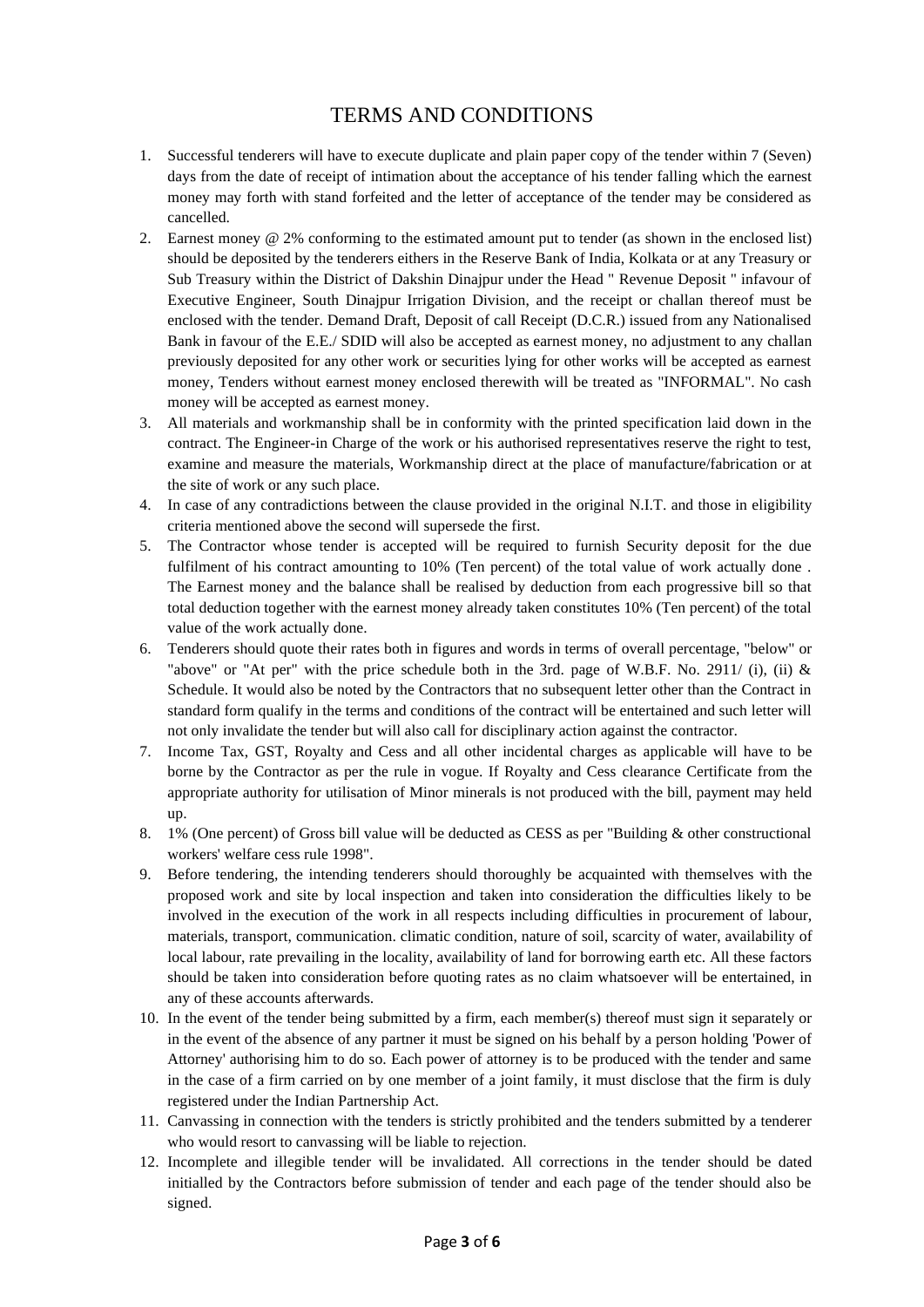- 13. Any superfluous conditions are liable to rejection of the Tender.
- 14. The rate quoted by tenderer in the tender form will be final and no subsequent modification in the rates will be entertained even if it is done with any letter or other instrument submitted before sealing / closing of the tender box.
- 15. Any tenderer if withdraws his tender before acceptance or refusal within a reasonable time without any explanation for such withdrawals, he shall be disqualified for making any tender to this department for it minimum period of one year and for such withdrawals govt. should be reported in details for orders as to the action to be taken against such contractor.
- 16. The contractor have to be obtained the labour licence from the office of the Joint Labour Commissioner of the concern District Jurisdiction of the work under the provision of W.B. Contract labour ( Regulation and Abolition) rules 1972 and a copy to be submitted to this office for information and record, falling which the undersigned will not hold any responsibilities for the action taken by the Labour Department, The Executive Engineer being the 'Principal Employer' of the work will however issue a certificate in specified proforma of labour department in form V for doing the needful by the authority of labour Department.
- 17. The quantities of different items of work mentioned in the Tender schedule is only indicative. At the time of execution this may vary. Payment will be made on the basis of different items actually executed and no claim will be entertained for reduction of quantities or omission of item.
- 18. The tenderer should mention in the tender his full postal address with telephone no.if any.
- 19. Agency must have to inform the Engineer-in-Charge / undersigned well in ahead, stating Vehicle No. / Truck No., Name of Mouza and P.S. etc. i.e. details of land from where carried earth will be transported / procured for the particular work site so that same may be intimated to the appropriate authority.
- 20. Payment will be made on availability of fund, No claim for delay of payment due of payment due to non availability of fund will be entertained.

Sub Divisional Officer Balurghat Irrigation Sub Division Beltala Park, Balurghat.

### **Memo No: 213/7 Dated:- 21.06.2022**

Copy forwarded for information & necessary action and wide circulation to the:-

- 1) Chief Engineer, North. Irrigation & Waterways Directorate, Govt. of West Bengal, Green Park, Malda
- 2) Superintending Engineer / North Irrigation Circle-I, Green park, Malda.
- 3) Executive Engineer, South Dinajpur Irrigation Division / Malda Irrigation Division / Mahananda Embankment Division
- 4) S.D.O. Gangarampur Irrigation Sub Division.
- 5) Estimating Branch / Accounts Section /Establishment Branch of SDID.
- 6) District Information & Cultural Officer, Balurghat, Dakshin Dinajpur.
- 7) Notice Board of this Division.

#### Sd/-

Sub Divisional Officer Balurghat Irrigation Sub Division Beltala Park, Balurghat.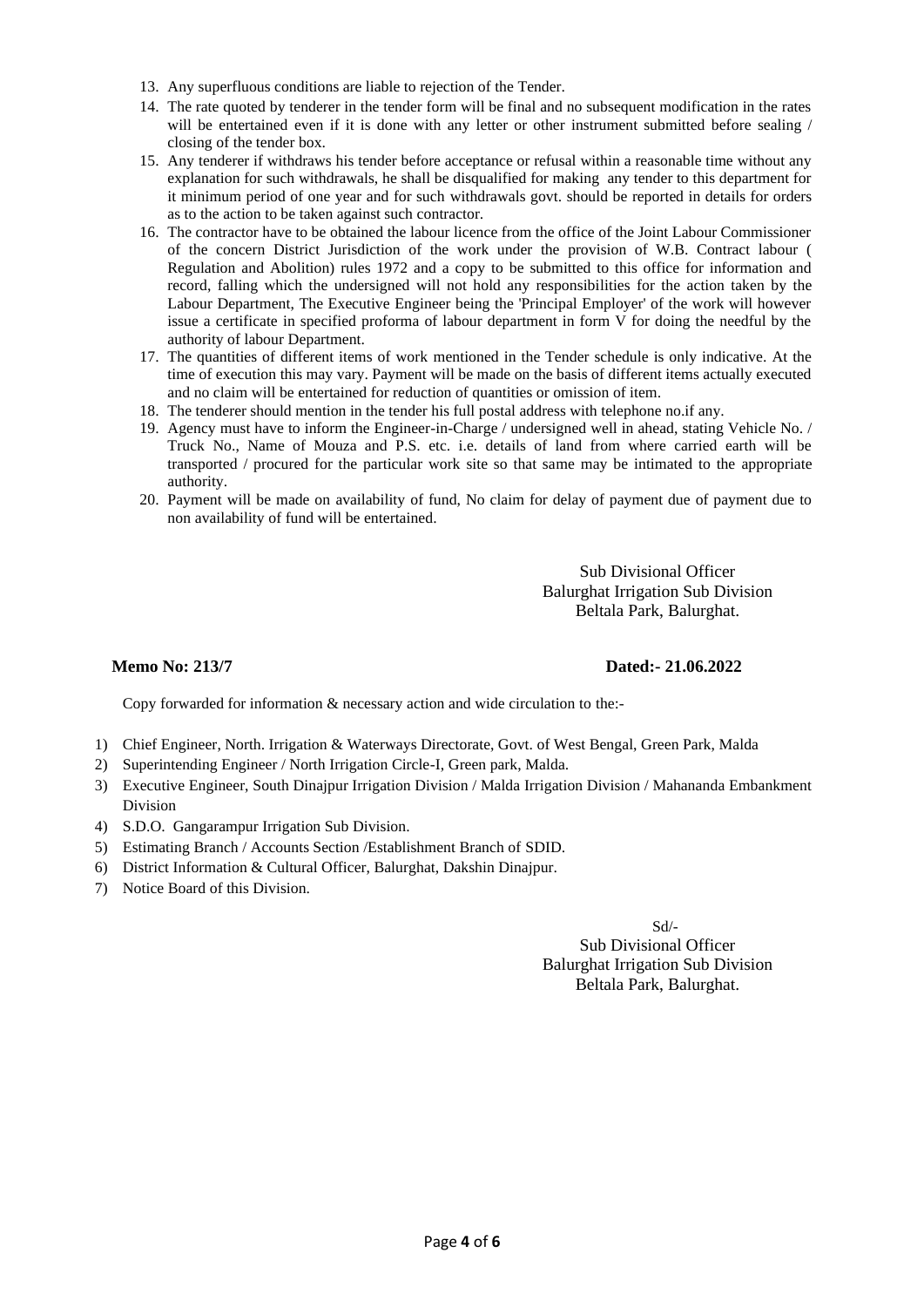## DECLARATION OF THE TENDERER

1. I / We have inspected the site of work and have made myself / ourselves fully acquainted with local conditions in and around the site of work, I / We have carefully gone through the Notice Inviting Tender and other documents mentioned therein. I /We have also carefully gone through the "Departmental Schedule"

 $My / Qur$  Tender is offered taking due consideration of factors and if the same be accepted,  $I / Qur$ We promise to abide by all the stipulations of the contract documents and carry out and complete the work to the full satisfaction of the Department.

2. I / We do hereby declare that I / We shall remain fully responsible for the Bank Draft / Deposit on Call receipt etc, attached with this tender as earnest money / Security deposit if dishonoured and also that under no circumstances , I / We shall be in position to stop payment thereof.

> Postal address of the Tenderer ( Entries to be make in Block letter )

> > ( Signature of Tenderer )

- 1 Name
- 2 Village / Street
- 3 Post Office Pin Code

4 District

5 Telephone No

# EXTRA SPECIAL CONDITION

I / We agree to carry out all the items of work and supply of different materials as mentioned in the specific priced schedule of probable items with approximate quantities during actual execution of the work, in accordance with the general conditions and the general specifications ( Including mode of measurement ) as well as all other relevant terms and conditions laid down in the Departmental Schedule of North Irrigation Circle-I, Govt. of West Bengal for Works including supply and carriage of materials etc. Which is in-force at the time of acceptance of the tender for the working area.

The general specification including all other requisite terms and conditions for those items of work not appearing in the aforesaid, the schedule of rates of other Circle of I & W Deptt. And the schedule of rates of Building works, road works including supply and carriage of materials etc. of Public Works Deptt,. Northern Circle / N.B. Constn. Circle No. I / II in force at the time of acceptance of tender for the working area shall be taken into consideration as guiding schedule.

All items of work shall be carried out myself/ourselves strictly in proper workman like manner and so as per best practice in vogue in Irrigation & Waterways Dte. And in conformity to those laid down in the Departmental Schedule stated above as well as those specified in the Indian Standard Specifications and in I.R.C. Specifications Published by the I.S.I. / I.R.C. from time to time as per directions of the Engineer-in-Charge and to his best Satisfaction.

**Signature of Tenderer Signature of Tender Accepting Authority**

**Signature of Tender Inviting Officer**